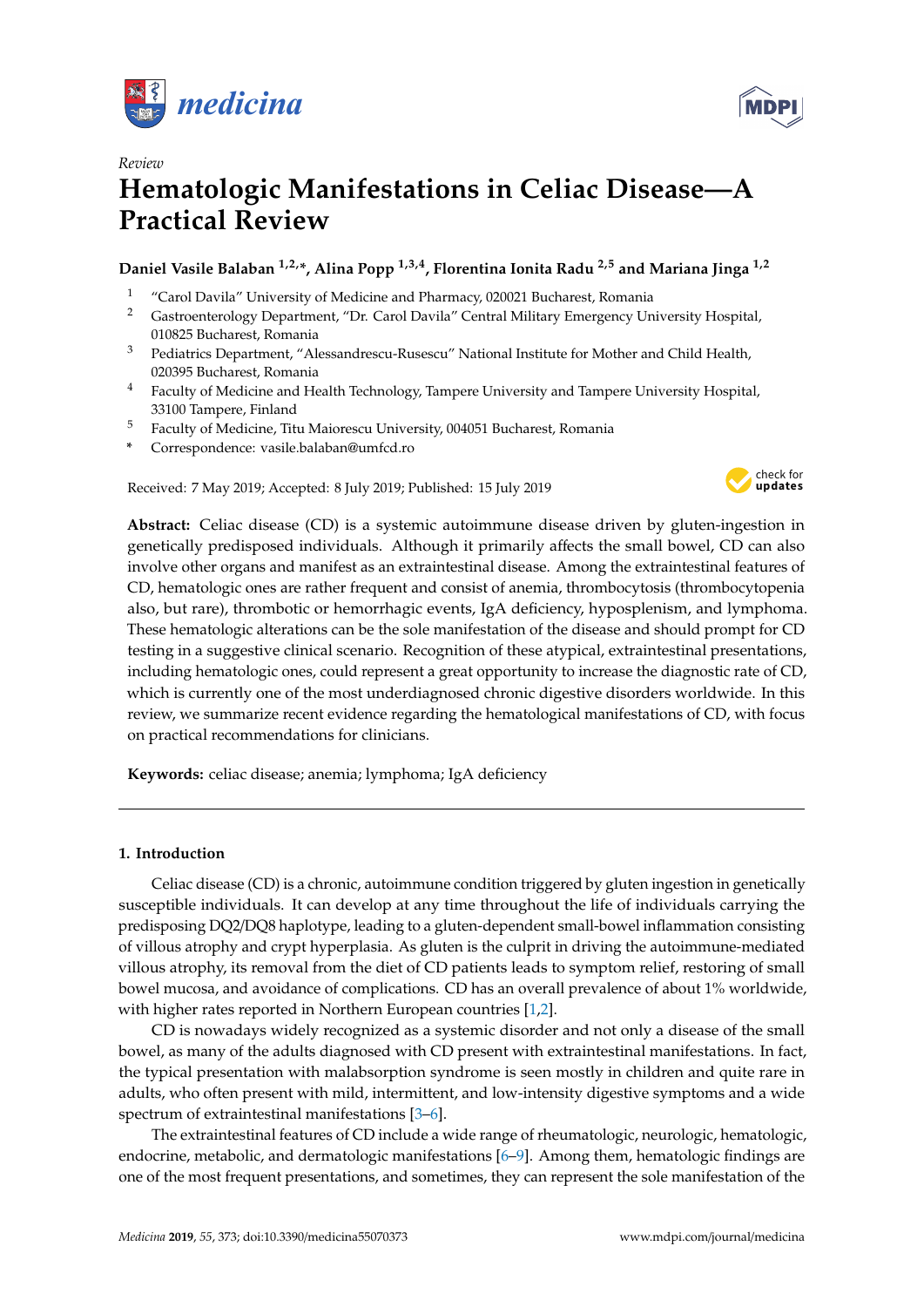disease [\[10\]](#page-4-5). In this setting, a high index of suspicion for CD is needed in patients with unexplained, isolated hematological abnormalities, and this depends on better awareness among physicians of general medicine-related specialties [\[11\]](#page-4-6).

The hematological features of CD include a variety of conditions—anemia, platelet alterations (thrombocytopenia/thrombocytosis), hemorrhagic or thrombotic events, IgA deficiency, hyposplenism, and the fearful lymphoma (Table [1\)](#page-1-0) [\[12](#page-4-7)[,13\]](#page-4-8).

A high frequency of hematologic alterations (84%) has been reported in CD patients ever since decades ago [\[14\]](#page-4-9). Still, there is a high burden of missed CD cases and significant diagnostic delay in frequent clinical situations, such as chronic, unresponsive iron-deficiency anemia. Better recognition of the hematologic findings could be a window of opportunity to increase the diagnostic rate of CD, which is known to be severely underdiagnosed [\[15\]](#page-4-10). Although currently available guidelines from the American College of Gastroenterology (ACG), British Society of Gastroenterology (BSG), European Society for Pediatric Gastroenterology, Hepatology, and Nutrition (ESPGHAN), and European Society for the Study of Coeliac Disease (ESsCD) [\[16–](#page-4-11)[19\]](#page-4-12) approach some of these hematological features of CD, others are not very well reported.

Our aim was to perform a review of recent literature data regarding hematologic manifestations of CD and their management. For this purpose, we performed a literature search on two databases—PubMed and Embase—from 2010 onwards, using the MESH term "celiac disease" and several keywords referring to the associated hematological features: "hematology", "anemia", "thrombocytosis", "thrombocytopenia", "hemorrhage", "thrombosis", "coagulation", "IgA deficiency", "spleen", and "lymphoma". Articles identified from this search strategy were checked for access to abstract in English and then further evaluated for relevance to the topic. Clinically significant full-text articles were selected for inclusion in this review; also, references of selected articles were further checked for additional possible meaningful articles, which were not identified by the initial search.

In this review, updated knowledge regarding hematologic manifestations of CD is summarized in accordance with recent data published in the literature.

<span id="page-1-0"></span>

| Hematologic Feature<br>Frequency |                   | <b>Proposed Mechanism</b>                                                                   |  |
|----------------------------------|-------------------|---------------------------------------------------------------------------------------------|--|
| Anemia                           | Common            | Most frequently iron-deficiency, but may be<br>also due to folate, B12 or copper deficiency |  |
| Thrombocytopenia                 | Rare              | Autoimmunity                                                                                |  |
| Thrombocytosis                   | Relatively common | Iron-deficiency, hyposplenism                                                               |  |
| Hemorrhagic events               | Rare              | Vitamin K deficiency                                                                        |  |
| Thrombotic events                | Rare              | Hyperhomocystinemia, elevated levels of<br>other procoagulants, protein C/S deficiency      |  |
| Hyposplenism                     | Common            | Autoimmunity                                                                                |  |
| IgA deficiency                   | Relatively common | Associated conditions                                                                       |  |
| Lymphoma                         | Rare              | Refractory CD                                                                               |  |

|  |  | Table 1. Hematologic manifestations of celiac disease (CD). |  |  |  |
|--|--|-------------------------------------------------------------|--|--|--|
|--|--|-------------------------------------------------------------|--|--|--|

## **2. Anemia**

Anemia in CD patients is multifactorial in etiology; however, iron-deficiency anemia (IDA) is the most common reported [\[20\]](#page-5-0). Laboratory workup for IDA can reveal anemia, low mean corpuscular volume, low serum iron, low serum ferritin or anisocytosis (increased red blood cell distribution width) [\[21\]](#page-5-1). The main mechanism for IDA in CD is related to malabsorption, as the site of iron absorption—the proximal duodenum—is almost always involved [\[12\]](#page-4-7). Severity of iron malabsorption seems to be related to the extent of atrophy along the small bowel, as recent data on ultra-short CD (CD limited to the duodenal bulb) have reported lower proportion of ferritin deficiency in this group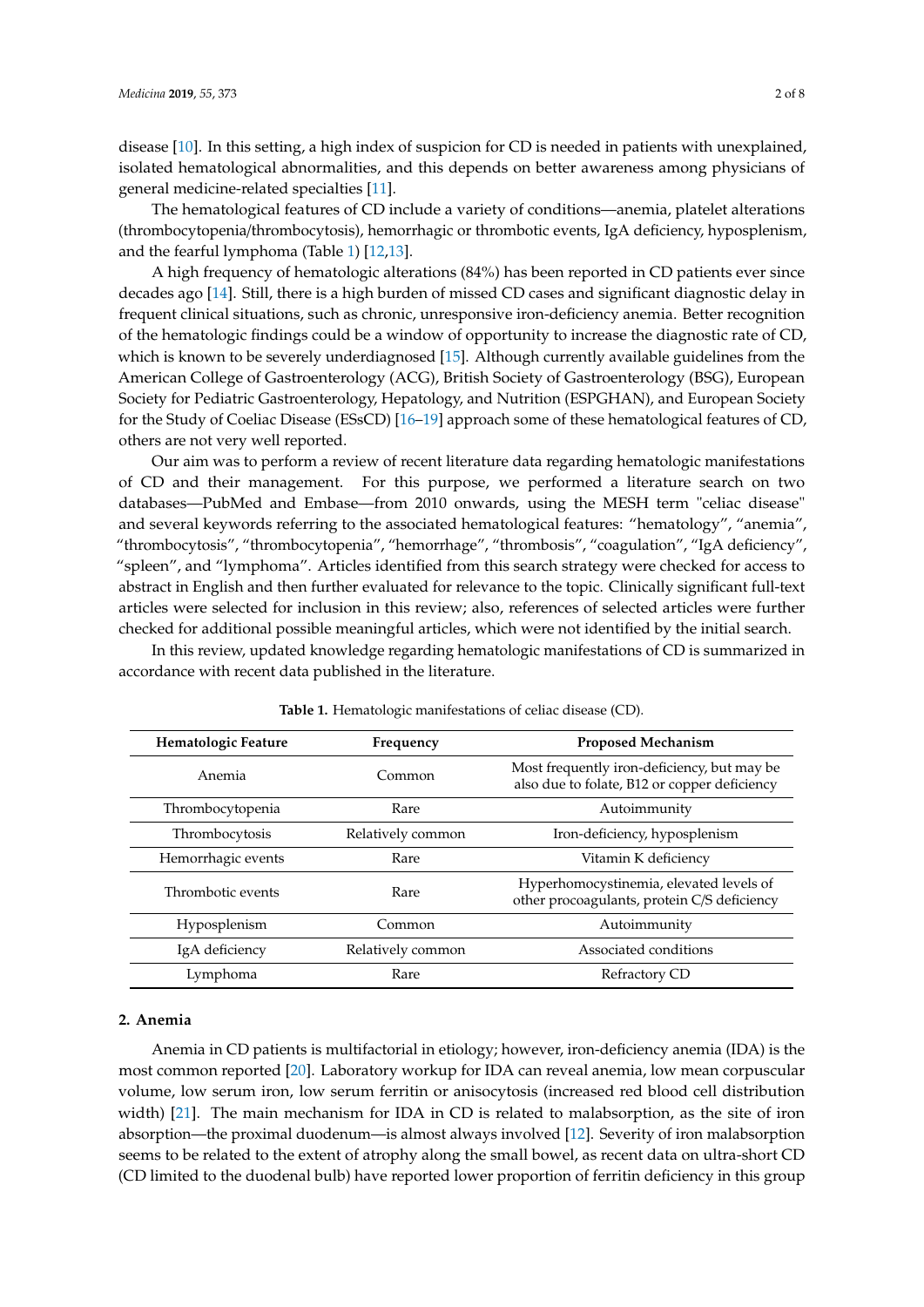compared to extensive CD, both in children and adults [\[22](#page-5-2)[,23\]](#page-5-3). Interestingly, anemia in CD is not only related to gluten-driven damage of the bowel mucosa, as it was also reported in patients with positive serology before development of atrophy [\[24\]](#page-5-4); this reinforces the need for CD testing in IDA patients and early recommendation of a gluten-free diet in these potential CD patients (the so called "celiac trait") with extraintestinal manifestations [\[25\]](#page-5-5).

IDA is one of the most frequent extraintestinal presentations of CD and, according to current guidelines, is an indication for CD screening. According to a recent systematic review and meta-analysis, 3.2% of patients with IDA have biopsy-proven CD [\[26\]](#page-5-6). Conversely, up to half of newly diagnosed CD patients, both children and adults, have anemia [\[10,](#page-4-5)[27–](#page-5-7)[29\]](#page-5-8). In this setting, some authors have even proposed routine duodenal biopsies in IDA patients as a case finding strategy for CD, but this has not proven cost-effective [\[30](#page-5-9)[–32\]](#page-5-10). As such, the first step in evaluating the suspicion of CD in IDA patients remains serological testing [\[33\]](#page-5-11), as it is currently recommended in guidelines [\[34\]](#page-5-12).

One of the characteristics of IDA in CD is refractoriness to oral iron supplements [\[35\]](#page-5-13). If symptomatic, correction of anemia can be done by intravenous iron; otherwise, it usually restores in parallel with the histological recovery of atrophic mucosa on gluten-free diet [\[36\]](#page-5-14). Lack of anemia correction on follow-up visits should prompt for search of other causes (colonoscopy, capsule endoscopy) and evaluation for refractory CD [\[37\]](#page-5-15).

Sharing the same site of absorption as iron, folate deficiency can also occur in CD, leading to macrocytic (or normocytic when deficits are combined) anemia; additionally, we should take into account that normocytic anemia does not rule out IDA, as up to 40% of patients with IDA have normal mean corpuscular volume [\[38\]](#page-5-16). Studies have reported up to one fifth of patients having low folate levels [\[27\]](#page-5-7).

Vitamin B12 deficiency was considered theoretically to be less common in CD, as its absorption takes place in the terminal ileum, which is infrequently involved. However, studies have reported significant proportions for B12 deficiency also [\[20](#page-5-0)[,27\]](#page-5-7).

Anemia of chronic disease, defined by anemia with high ferritin levels and inflammatory syndrome, has been also described in CD [\[39,](#page-5-17)[40\]](#page-6-0). Associated aplastic anemia has also been reported in isolated cases [\[41–](#page-6-1)[43\]](#page-6-2).

#### **3. Hemorrhagic and Thrombotic Events**

Hemorrhagic events can be the presenting feature of CD, including cases of celiac crisis with profound malabsorption and coagulation deficits [\[44\]](#page-6-3). A recent review of the literature has found only case reports of hemorrhagic events, comprising otorhinolaryngology, digestive, urology, muscular and alveolar bleeding (the latter defining the Lane Hamilton syndrome) [\[45\]](#page-6-4). The mechanism behind hemorrhagic diathesis in CD is mainly represented by vitamin K deficiency, while some studies have also theorized mimicry between factor XIII and tissue transglutaminase [\[45,](#page-6-4)[46\]](#page-6-5). Management of hemorrhage consists of intravenous vitamin K and GFD, along with specific measures according to bleeding site.

With respect to thrombotic events, they can also be the prime manifestation of CD. Most cases report on venous thrombosis (deep venous thrombosis, pulmonary embolism, cerebral venous thrombosis, intraabdominal thrombosis), while arterial events have been rarely described [\[12,](#page-4-7)[47–](#page-6-6)[50\]](#page-6-7). In addition to case reports, an increased risk of venous thromboembolism has been shown in large cohort studies [\[51\]](#page-6-8). Among the proposed mechanisms, hyperhomocystinemia, protein C/S deficiency, high titers of anti-phospholipid antibodies, and platelet abnormalities have been quoted [\[52,](#page-6-9)[53\]](#page-6-10).

Although rarer than anemia, hemorrhagic/thrombotic events as a manifestation of CD should be acknowledged accordingly, as they can be of significant clinical impact.

#### **4. Lymphoma**

CD patients are known to be at increased risk for developing malignancies [\[54\]](#page-6-11). Among them, lymphoma is the most fearful complication of CD, as it has a dismal prognosis. In a large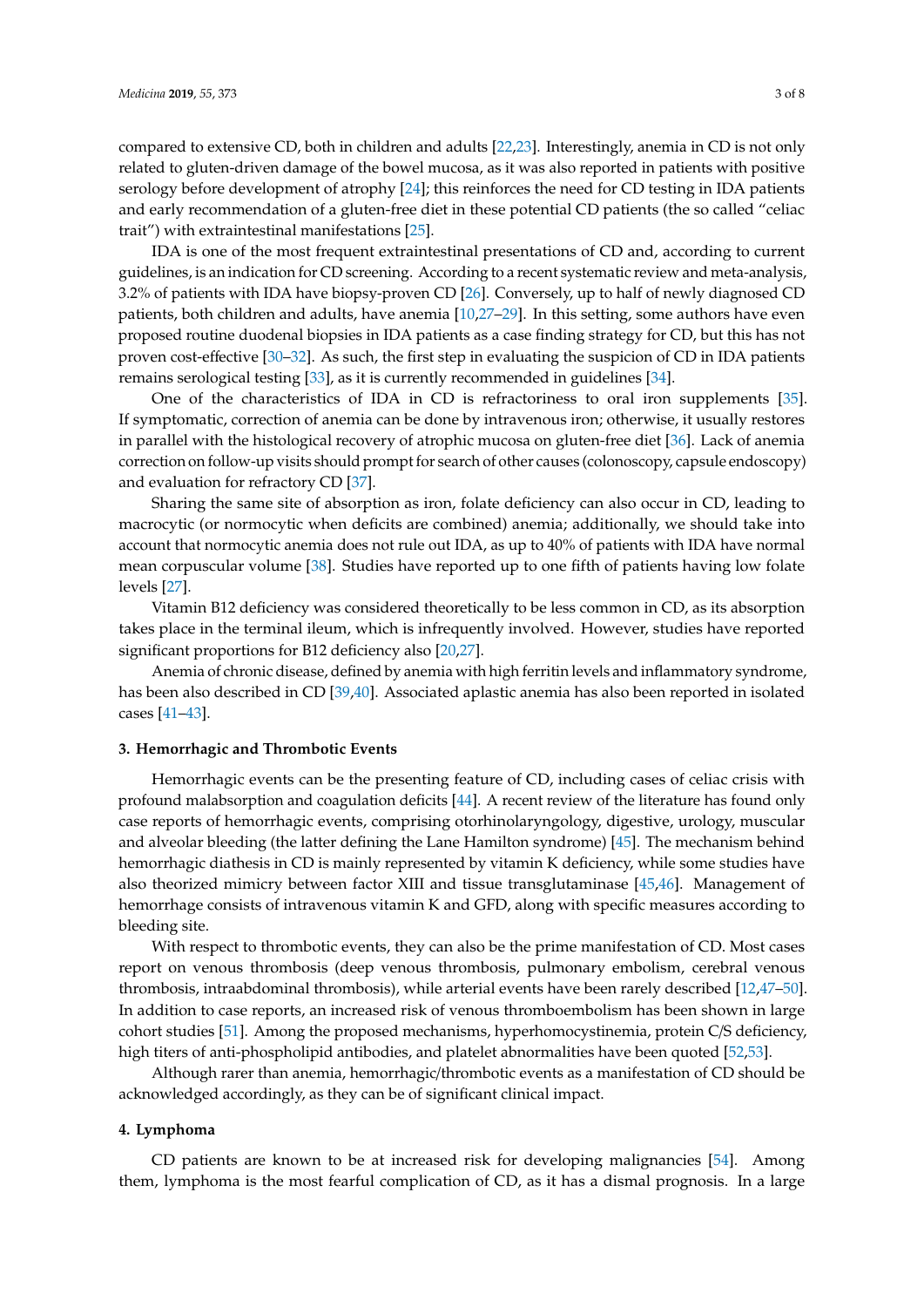population-based case-control study, the odds ratio for developing T-cell lymphoma after a prior diagnosis of CD was 35.8 (95% CI 27.1–47.4) [\[55\]](#page-6-12). Patients at risk for lymphoma are those with persistent villous atrophy, meaning those with refractory CD. The absolute risk of lymphoma, while increased, remains low—among 1000 patients with CD followed for 10 years, 7 out of 1000 will develop lymphoma, while the risk is 10/1000 in those with persistent villous atrophy and 4/1000 in healing (similar to that of general population) [\[56\]](#page-6-13). Management of lymphoma is multimodal oncologic treatment, but prognosis is often poor.

#### **5. Hyposplenism and Susceptibility to Infections**

Spleen dysfunction with hyposplenism has also been reported in CD patients. Its underlying mechanism seems to be related to antibody deposits in the spleen [\[57\]](#page-6-14). On a peripheral blood smear, one can find some characteristic changes of hyposplenism such as Howell–Jolly bodies, acanthocytes, and target cells [\[13\]](#page-4-8).

Measuring spleen size is of interest in case of suspected/confirmed CD, as some small-sampled studies have linked splenic hypotrophy with CD and other have shown an association of small spleen volume with refractory CD [\[58](#page-6-15)[–60\]](#page-6-16).

Along with the changes in size, functional hyposplenism is of importance in CD patients, as it can lead to thrombocytosis and susceptibility to infections, especially encapsulated bacteria (*Streptococcus pneumoniae, Haemophilus influenzae, Neisseria meningitidis*) [\[13\]](#page-4-8). Immunization against these bacteria should be recommended in CD patients [\[61,](#page-7-0)[62\]](#page-7-1).

Susceptibility to infections is not only related to hyposplenism, as other factors may also contribute—malnutrition, vitamin D deficiency, altered mucosal permeability and gut microbiota. Increased rates of infections in CD patients have been reported for influenza, herpes zoster, pneumonia, tuberculosis, and Clostridium difficile [\[63–](#page-7-2)[66\]](#page-7-3). However, the risk of infections requiring hospitalization does not seem to be influenced by mucosal healing [\[67\]](#page-7-4).

## **6. IgA Deficiency**

There is a strong association between CD and IgA deficiency, meaning that 2%–3% of CD patients have IgA deficiency and about 8% of individuals with IgA deficiency have CD [\[13\]](#page-4-8). Several clinical consequences arise: First, there is the susceptibility to develop other small-bowel diseases such as inflammatory bowel disease or parasite infections (Giardiasis for example, which can histologically mimic CD), then there is the issue regarding diagnosis of CD in these patients, as IgA-based serology can lead to false-negative results (for this reason testing for suspicion of CD includes total serum IgA dosing or both IgA and IgG-based serology), and last, there is a risk of serious transfusion reactions in patients with anti-IgA antibodies [\[68,](#page-7-5)[69\]](#page-7-6).

#### **7. Conclusions**

While classical presentations of CD with typical malabsorption syndrome are becoming exceptional, extraintestinal forms are now considered the predominant ones. Among the wide range of extraintestinal features, hematologic-related ones are quite frequent, and they can be the sole manifestation of the disease. IDA is the most frequent hematologic feature of CD, and screening for CD should not be missed in patients with unexplained and refractory to iron-supplementation IDA. Earlier markers of iron-deficiency (alteration in hematological indices of red blood cells) and also changes in platelet numbers should also prompt for testing in a suggestive clinical setting. Hemorrhagic or thrombotic events, otherwise unexplained, can also be the presenting feature of CD. Not least, IgA deficiency and evidence of small-bowel lymphoma should prompt for CD testing. A diagnosis of CD should be always kept in mind in front of a patient with unexplained hematologic abnormalities.

**Author Contributions:** Conceptualization—D.V.B.; Literature search—all co-authors; writing—original draft preparation, D.V.B.; writing—review and editing, A.P., F.I.R. and M.J.; supervision—A.P., F.I.R. and M.J.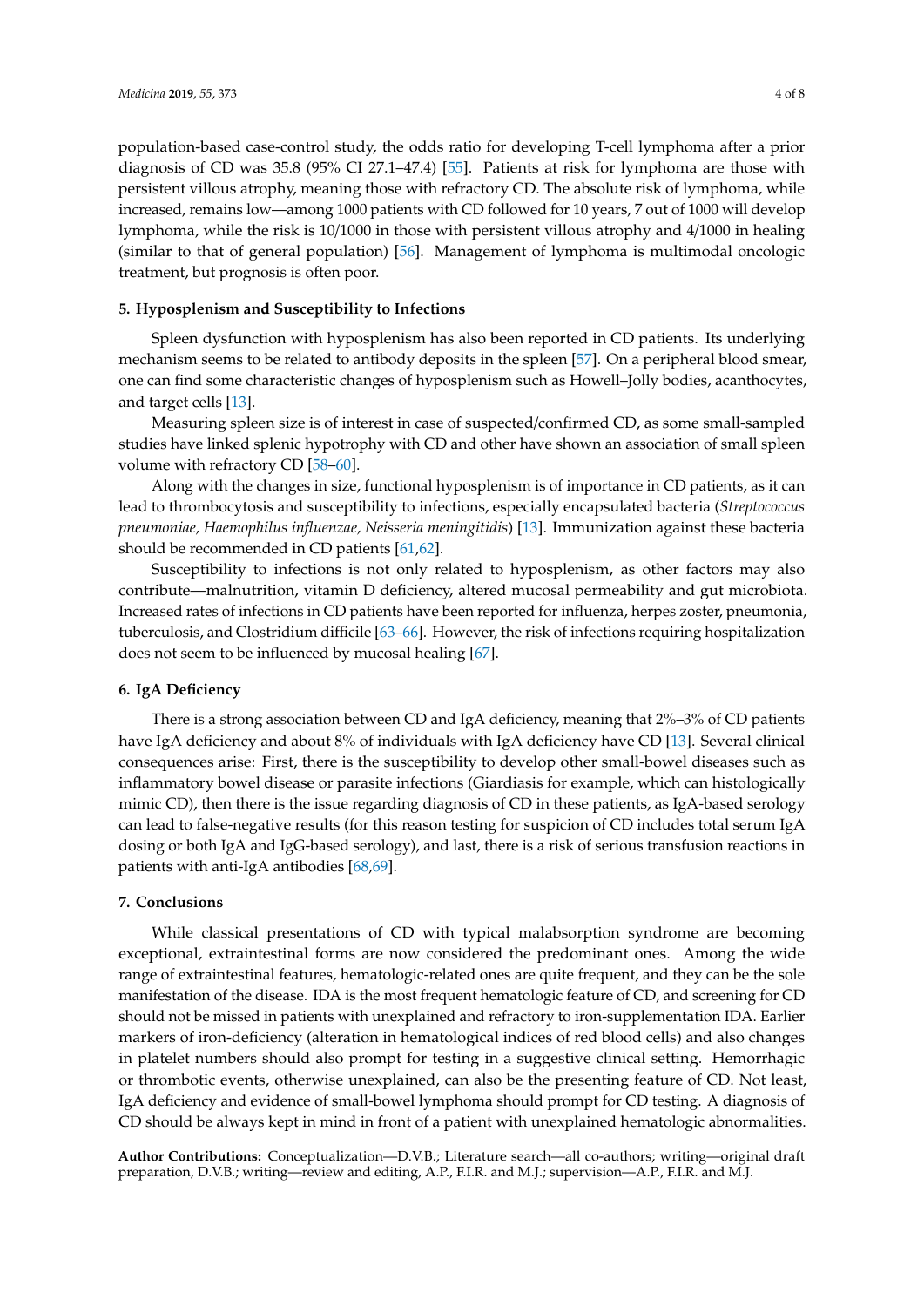**Funding:** This research received no external funding.

**Conflicts of Interest:** The authors declare no conflict of interest.

#### **References**

- <span id="page-4-0"></span>1. Gujral, N.; Freeman, H.J.; Thomson, A.B. Celiac disease: Prevalence, diagnosis, pathogenesis and treatment. *World J. Gastroenterol.* **2012**, *18*, 6036–6059. [\[CrossRef\]](http://dx.doi.org/10.3748/wjg.v18.i42.6036) [\[PubMed\]](http://www.ncbi.nlm.nih.gov/pubmed/23155333)
- <span id="page-4-1"></span>2. Singh, P.; Arora, A.; Strand, T.A.; Leffler, D.A.; Catassi, C.; Green, P.H.; Kelly, C.P.; Ahuja, V.; Makharia, G.K. Global prevalence of celiac disease: Systematic review and meta-analysis. *Clin. Gastroenterol. Hepatol.* **2018**, *16*, 823–836.e2. [\[CrossRef\]](http://dx.doi.org/10.1016/j.cgh.2017.06.037) [\[PubMed\]](http://www.ncbi.nlm.nih.gov/pubmed/29551598)
- <span id="page-4-2"></span>3. Leffler, D.A.; Green, P.H.; Fasano, A. Extraintestinal manifestations of coeliac disease. *Nat. Rev. Gastroenterol. Hepatol.* **2015**, *12*, 561–571. [\[CrossRef\]](http://dx.doi.org/10.1038/nrgastro.2015.131) [\[PubMed\]](http://www.ncbi.nlm.nih.gov/pubmed/26260366)
- 4. Reunala, T.; Salmi, T.T.; Hervonen, K.; Kaukinen, K.; Collin, P. Dermatitis Herpetiformis: A Common Extraintestinal Manifestation of Coeliac Disease. *Nutrients* **2018**, *10*, 602. [\[CrossRef\]](http://dx.doi.org/10.3390/nu10050602) [\[PubMed\]](http://www.ncbi.nlm.nih.gov/pubmed/29757210)
- 5. Pinto-Sanchez, M.I.; Bercik, P.; Verdu, E.F.; Bai, J.C. Extraintestinal manifestations of celiac disease. *Dig. Dis.* **2015**, *33*, 147–154. [\[CrossRef\]](http://dx.doi.org/10.1159/000369541) [\[PubMed\]](http://www.ncbi.nlm.nih.gov/pubmed/25925916)
- <span id="page-4-3"></span>6. Rodrigo, L.; Beteta-Gorriti, V.; Alvarez, N.; Gómez de Castro, C.; de Dios, A.; Palacios, L.; Santos-Juanes, J. Cutaneous and mucosal manifestations associated with celiac disease. *Nutrients* **2018**, *10*, 800. [\[CrossRef\]](http://dx.doi.org/10.3390/nu10070800)
- 7. Dima, A.; Jurcut, C.; Jinga, M. Rheumatologic manifestations in celiac disease. *Rom. J. Intern. Med.* **2019**, *57*, 3–5.
- 8. Casella, G.; Bordo, B.M.; Shaclling, R.; Villanacci, V.; Salemme, M.; Di Bella, C.; Bassotti, G. Neurological disorders and celiac disease. *Minerva Gastroenterol. Dietol.* **2016**, *62*, 197–206.
- <span id="page-4-4"></span>9. Abenavoli, L.; Luigiano, C.; Larussa, T.; Milic, N.; De Lorenzo, A.; Stelitano, L.; Morace, C.; Consolo, P.; Miraglia, S.; Fagoonee, S.; et al. Liver steatosis in celiac disease: The open door. *Minerva Gastroenterol. Dietol.* **2013**, *59*, 89–95.
- <span id="page-4-5"></span>10. Catal, F.; Topal, E.; Ermistekin, H.; Acar, N.Y.; Sinanoğlu, M.S.; Karabiber, H.; Selimoğlu, M.A. The hematologic manifestations of pediatric celiac disease at the time of diagnosis and efficiency of gluten free diet. *Turk. J. Med. Sci.* **2015**, *45*, 663–667. [\[CrossRef\]](http://dx.doi.org/10.3906/sag-1402-169)
- <span id="page-4-6"></span>11. Jinga, M.; Popp, A.; Balaban, D.V.; Dima, A.; Jurcut, C. Physicians' attitude and perception regarding celiac disease: A questionnaire-based study. *Turk. J. Gastroenterol.* **2018**, *29*, 419–426. [\[CrossRef\]](http://dx.doi.org/10.5152/tjg.2018.17236) [\[PubMed\]](http://www.ncbi.nlm.nih.gov/pubmed/30249556)
- <span id="page-4-7"></span>12. Baydoun, A.; Maakaron, J.E.; Halawi, H.; Abou Rahal, J.; Taher, A.T. Hematological manifestations of celiac disease. *Scand. J. Gastroenterol.* **2012**, *47*, 1401–1411. [\[CrossRef\]](http://dx.doi.org/10.3109/00365521.2012.706828) [\[PubMed\]](http://www.ncbi.nlm.nih.gov/pubmed/22861356)
- <span id="page-4-8"></span>13. Halfdanarson, T.R.; Litzow, M.R.; Murray, J.A. Hematologic manifestations of celiac disease. *Blood* **2007**, *109*, 412–421. [\[CrossRef\]](http://dx.doi.org/10.1182/blood-2006-07-031104) [\[PubMed\]](http://www.ncbi.nlm.nih.gov/pubmed/16973955)
- <span id="page-4-9"></span>14. Croese, J.; Harris, O.; Bain, B. Coeliac disease. Haematological features, and delay in diagnosis. *Med. J. Aust.* **1979**, *2*, 335–338. [\[PubMed\]](http://www.ncbi.nlm.nih.gov/pubmed/514176)
- <span id="page-4-10"></span>15. Green, P.H. Where are all those patients with Celiac disease? *Am. J. Gastroenterol.* **2007**, *102*, 1461–1463. [\[CrossRef\]](http://dx.doi.org/10.1111/j.1572-0241.2007.01167.x) [\[PubMed\]](http://www.ncbi.nlm.nih.gov/pubmed/17593160)
- <span id="page-4-11"></span>16. Rubio-Tapia, A.; Hill, I.D.; Kelly, C.P.; Calderwood, A.H.; Murray, J.A. American College of Gastroenterology. ACG clinical guidelines: Diagnosis and management of celiac disease. *Am. J. Gastroenterol.* **2013**, *108*, 656–676. [\[CrossRef\]](http://dx.doi.org/10.1038/ajg.2013.79) [\[PubMed\]](http://www.ncbi.nlm.nih.gov/pubmed/23609613)
- 17. Ludvigsson, J.F.; Bai, J.C.; Biagi, F.; Card, T.R.; Ciacci, C.; Ciclitira, P.J.; Green, H.R.; Hadjivassiliou, M.; Holdoway, A.; Van Hee, D.A.; et al. BSG Coeliac Disease Guidelines Development Group; British Society of Gastroenterology. Diagnosis and management of adult coeliac disease: Guidelines from the British Society of Gastroenterology. *Gut* **2014**, *63*, 1210–1228. [\[CrossRef\]](http://dx.doi.org/10.1136/gutjnl-2013-306578) [\[PubMed\]](http://www.ncbi.nlm.nih.gov/pubmed/24917550)
- 18. Husby, S.; Koletzko, S.; Korponay-Szabó, I.R.; Mearin, M.L.; Phillips, A.; Shamir, R.; Troncone, R.; Giersiepen, K.; Branski, D.; Catassi, C.; et al. ESPGHAN Working Group on Coeliac Disease Diagnosis; ESPGHAN Gastroenterology Committee; European Society for Pediatric Gastroenterology, Hepatology, and Nutrition guidelines for the diagnosis of coeliac disease. *J. Pediatr. Gastroenterol. Nutr.* **2012**, *54*, 136–160. [\[CrossRef\]](http://dx.doi.org/10.1097/MPG.0b013e31821a23d0)
- <span id="page-4-12"></span>19. Al-Toma, A.; Volta, U.; Auricchio, R.; Castillejo, G.; Sanders, D.S.; Cellier, C.; Mulder, C.J.; Lundin, K.E.A. European Society for the Study of Coeliac Disease (ESsCD) guideline for coeliac disease and other gluten-related disorders. *UEG J.* **2019**, *7*, 583–613. [\[CrossRef\]](http://dx.doi.org/10.1177/2050640619844125)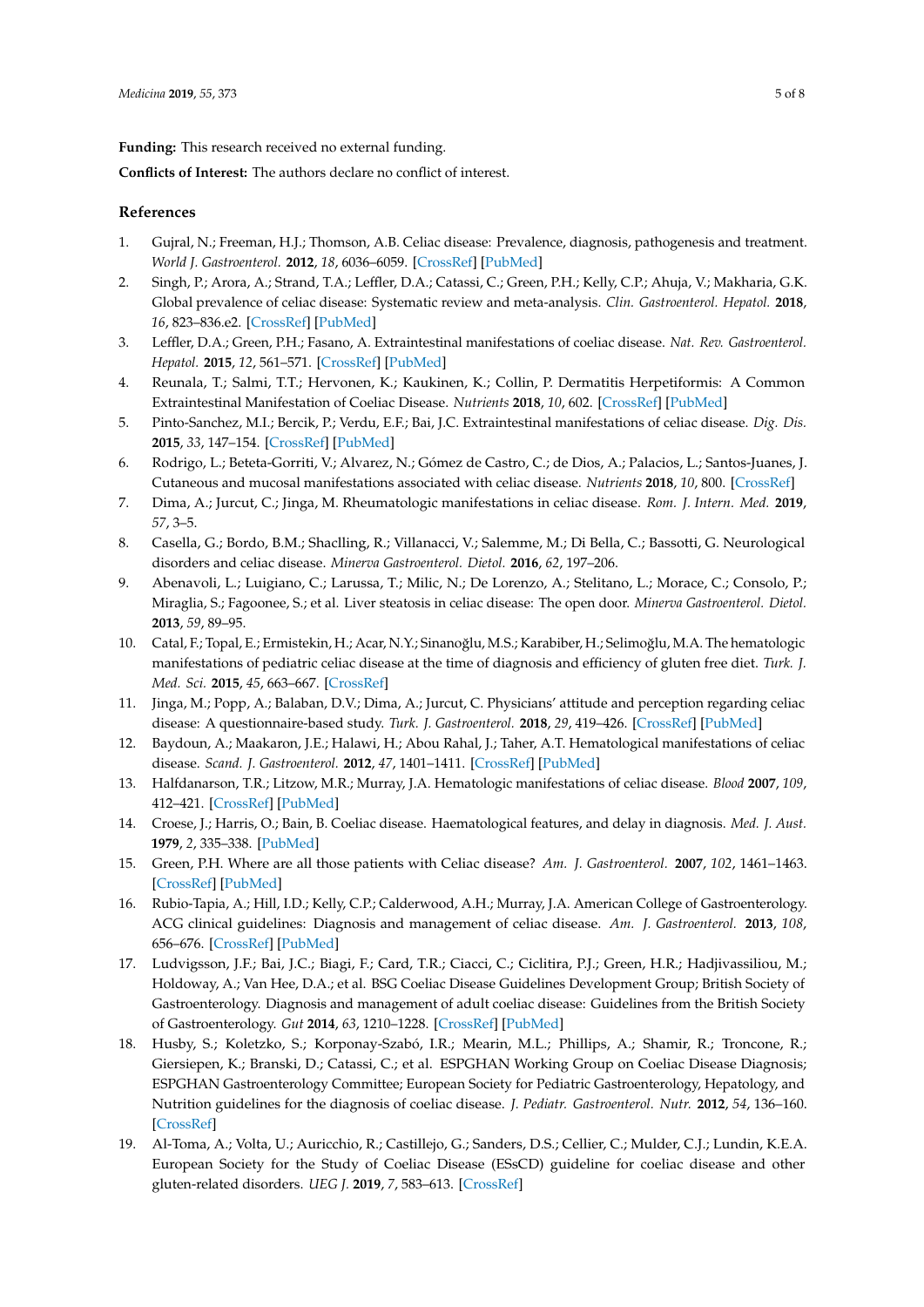- <span id="page-5-0"></span>20. Berry, N.; Basha, J.; Varma, N.; Varma, S.; Prasad, K.K.; Vaiphei, K.; Vaiphei, N.; Sinha, S.K.; Kochhar, R. Anemia in celiac disease is multifactorial in etiology: A prospective study from India. *JGH Open* **2018**, *2*, 196–200. [\[CrossRef\]](http://dx.doi.org/10.1002/jgh3.12073)
- <span id="page-5-1"></span>21. Balaban, D.V.; Popp, A.; Beata, A.; Vasilescu, F.; Jinga, M. Diagnostic accuracy of red blood cell distribution width-to-lymphocyte ratio for celiac disease. *Rev. Romana Med. Lab.* **2018**, *26*, 45–50. [\[CrossRef\]](http://dx.doi.org/10.1515/rrlm-2017-0040)
- <span id="page-5-2"></span>22. Mooney, P.D.; Kurien, M.; Evans, K.E.; Rosario, E.; Cross, S.S.; Vergani, P.; Hadjivassiliou, M.; Murray, J.A.; Sanders, D.S. Clinical and immunologic features of ultra-short celiac disease. *Gastroenterology* **2016**, *150*, 1125–1134. [\[CrossRef\]](http://dx.doi.org/10.1053/j.gastro.2016.01.029) [\[PubMed\]](http://www.ncbi.nlm.nih.gov/pubmed/26836585)
- <span id="page-5-3"></span>23. Doyev, R.; Cohen, S.; Ben-Tov, A.; Weintraub, Y.; Amir, A.; GalaiHadar, T.; Moran-Lev, H.; Yerushalmy-Feler, A. Ultra-short celiac disease is a distinct and milder phenotype of the disease in children. *Dig. Dis. Sci.* **2019**, *64*, 167–172. [\[CrossRef\]](http://dx.doi.org/10.1007/s10620-018-5323-x) [\[PubMed\]](http://www.ncbi.nlm.nih.gov/pubmed/30311150)
- <span id="page-5-4"></span>24. Repo, M.; Lindfors, K.; Mäki, M.; Heini, H.; Kaija, L.; Marja-Leena, L.; Päivi, S.; Katri, S.; Kalle, K. Anemia and Iron Deficiency in Children with Potential Celiac Disease. *J. Pediatr. Gastroenterol. Nutr.* **2017**, *64*, 56–62. [\[CrossRef\]](http://dx.doi.org/10.1097/MPG.0000000000001234) [\[PubMed\]](http://www.ncbi.nlm.nih.gov/pubmed/27101536)
- <span id="page-5-5"></span>25. Popp, A.; Maki, M. Gluten-induced extra-intestinal manifestations in potential celiac disease-celiac trait. *Nutrients* **2019**, *11*, 320. [\[CrossRef\]](http://dx.doi.org/10.3390/nu11020320) [\[PubMed\]](http://www.ncbi.nlm.nih.gov/pubmed/30717318)
- <span id="page-5-6"></span>26. Mahadev, S.; Laszkowska, M.; Sundstrom, J.; Björkholm, M.; Lebwohl, B.; Green, P.H.R.; Ludvigsson, J.F. Prevalence of celiac disease in patients with iron deficiency anemia—A systematic review and meta-analysis. *Gastroenterology* **2018**, *155*, 374–382. [\[CrossRef\]](http://dx.doi.org/10.1053/j.gastro.2018.04.016) [\[PubMed\]](http://www.ncbi.nlm.nih.gov/pubmed/29689265)
- <span id="page-5-7"></span>27. Wierdsma, N.J.; van Bokhorst-de van der Scheuren, M.A.; Berkenpas, M.; Mulder, C.J.J.; Van Bodegraven, A.A. Vitamin and mineral deficiencies are highly prevalent in newly diagnosed celiac disease patients. *Nutrients* **2013**, *5*, 3975–3992. [\[CrossRef\]](http://dx.doi.org/10.3390/nu5103975)
- 28. Deora, V.; Aylward, N.; Sokoro, A.; El-Matary, W. Serum vitamins and minerals at diagnosis and follow-up in children with celiac disease. *J. Ped. Gastroenterol. Nutr.* **2017**, *65*, 185–189. [\[CrossRef\]](http://dx.doi.org/10.1097/MPG.0000000000001475)
- <span id="page-5-8"></span>29. Laurikka, P.; Nurminen, S.; Kivelä, L.; Kurppa, K. Extraintestinal manifestations of celiac disease: Early detection for better long-term outcomes. *Nutrients* **2018**, *10*, 1015. [\[CrossRef\]](http://dx.doi.org/10.3390/nu10081015)
- <span id="page-5-9"></span>30. Herrod, P.J.J.; Lund, J.N. Random duodenal biopsy to exclude coeliac disease as a cause of anaemia is not cost-effective and should be replaced with universally performed pre-endoscopy serology in patients on a suspected cancer pathway. *Tech. Coloproctol.* **2018**, *22*, 121–124. [\[CrossRef\]](http://dx.doi.org/10.1007/s10151-018-1756-7)
- 31. Grisolano, S.W.; Oxentenko, A.S.; Murray, J.A.; Burgart, L.J.; Dierkhising, R.A.; Alexander, J.A. The usefulness of routine small bowel biopsies in evaluation of iron deficiency anemia. *J. Clin. Gastroenterol.* **2004**, *38*, 756–760. [\[CrossRef\]](http://dx.doi.org/10.1097/01.mcg.0000139034.38568.51) [\[PubMed\]](http://www.ncbi.nlm.nih.gov/pubmed/15365400)
- <span id="page-5-10"></span>32. Mandal, A.K.; Mehdi, I.; Munshi, S.K.; Lo, T.C. Value of routine duodenal biopsy in diagnosing coeliac disease in patients with iron deficiency anaemia. *Postgrad. Med. J.* **2004**, *80*, 475–477. [\[CrossRef\]](http://dx.doi.org/10.1136/pgmj.2003.014670) [\[PubMed\]](http://www.ncbi.nlm.nih.gov/pubmed/15299158)
- <span id="page-5-11"></span>33. Lau, M.S.; Mooney, P.; White, W.; Appleby, V.; Moreea, S.; Haythem, I.; Elias, J.E.; Bundhoo, K.; Corbett, G.D.; Wong, L.; et al. Pre-endoscopy point of care test (Simtomax- IgA/IgG-Deamidated Gliadin Peptide) for coeliac disease in iron deficiency anaemia: Diagnostic accuracy and a cost saving economic model. *BMC Gastroenterol.* **2016**, *16*, 115.
- <span id="page-5-12"></span>34. Goddard, A.F.; James, M.W.; McIntyre, A.S.; Scott, B.B. British Society of Gastroenterology. Guidelines for the management of iron deficiency anaemia. *Gut* **2011**, *60*, 1309–1316. [\[CrossRef\]](http://dx.doi.org/10.1136/gut.2010.228874) [\[PubMed\]](http://www.ncbi.nlm.nih.gov/pubmed/21561874)
- <span id="page-5-13"></span>35. Hershko, C.; Patz, J. Ironing out the mechanism of anemia in celiac disease. *Hematologica* **2008**, *93*, 1761–1765. [\[CrossRef\]](http://dx.doi.org/10.3324/haematol.2008.000828) [\[PubMed\]](http://www.ncbi.nlm.nih.gov/pubmed/19050064)
- <span id="page-5-14"></span>36. Jericho, H.; Sansotta, N.; Guandalini, S. Extraintestinal Manifestations of Celiac Disease: Effectiveness of the Gluten-Free Diet. *J. Pediatr. Gastroenterol. Nutr.* **2017**, *65*, 75–79. [\[CrossRef\]](http://dx.doi.org/10.1097/MPG.0000000000001420)
- <span id="page-5-15"></span>37. Hopper, A.D.; Leeds, J.S.; Hurlstone, D.P.; Hadjivassiliou, M.; Drew, K.; Sanders, D.S. Are lower gastrointestinal investigations necessary in patients with coeliac disease? *Eur. J. Gastroenterol. Hepatol.* **2005**, *17*, 617–621. [\[CrossRef\]](http://dx.doi.org/10.1097/00042737-200506000-00005)
- <span id="page-5-16"></span>38. Johnson-Wimbley, T.D.; Graham, D.Y. Diagnosis and management of iron deficiency anemia in the 21st century. *Adv. Gastroenterol.* **2011**, *4*, 177–184. [\[CrossRef\]](http://dx.doi.org/10.1177/1756283X11398736)
- <span id="page-5-17"></span>39. Harper, J.W.; Holleran, S.F.; Ramakrishnan, R.; Bhagat, G.; Green, P.H. Anemia in celiac disease is multifactorial in etiology. *Am. J. Hematol.* **2007**, *82*, 996–1000. [\[CrossRef\]](http://dx.doi.org/10.1002/ajh.20996)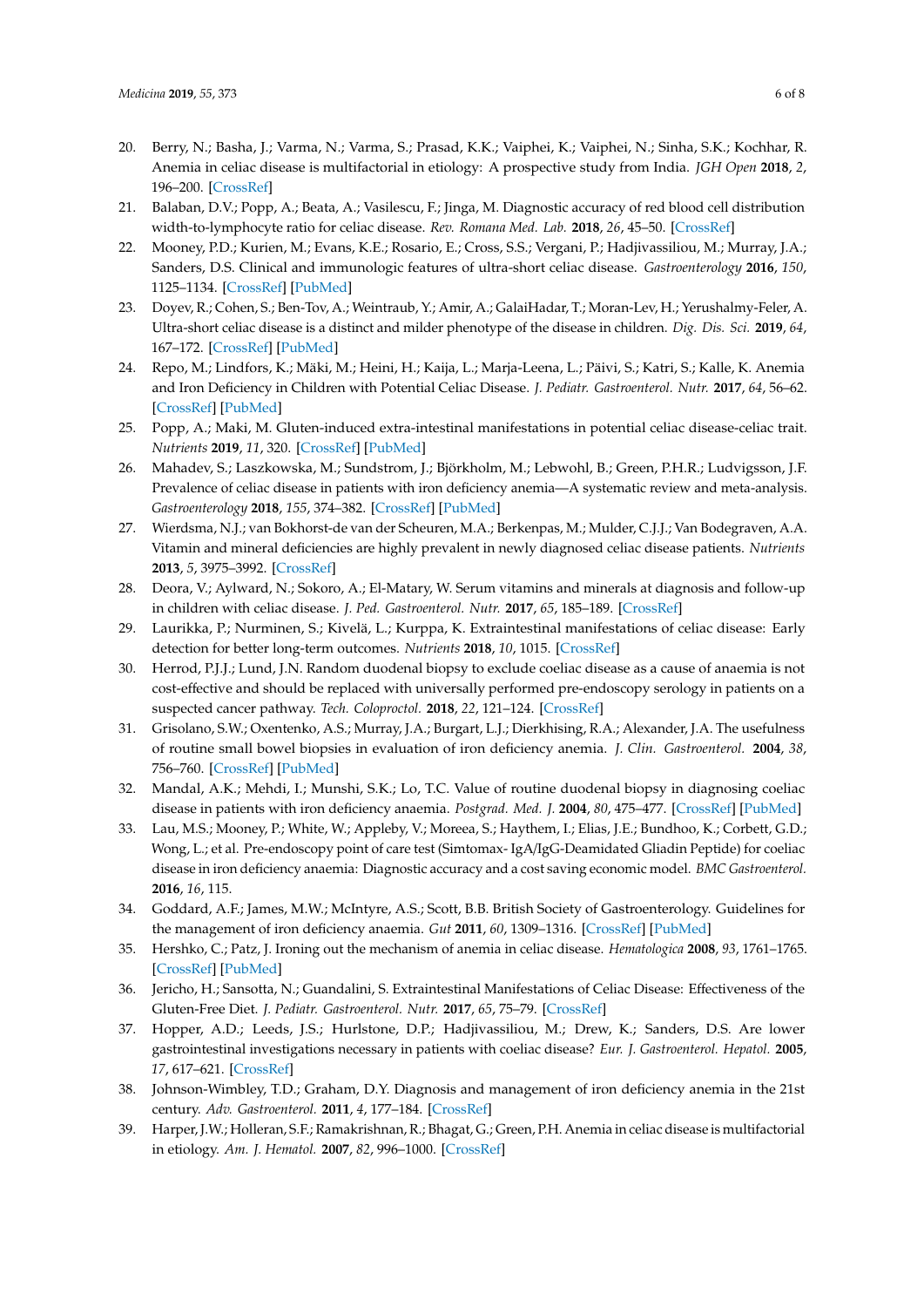- <span id="page-6-0"></span>40. Bergamaschi, G.; Markopoulos, K.; Albertini, R.; Sabatino, A.D.; Biag, F.; Ciccocioppo, R.; Arbustini, E.; Corazza, G.R. Anemia of chronic disease and defective erythropoetin production in patients with celiac disease. *Hematologica* **2008**, *93*, 1785–1791. [\[CrossRef\]](http://dx.doi.org/10.3324/haematol.13255)
- <span id="page-6-1"></span>41. Badyal, R.K.; Sachdeva, M.U.; Varma, N.; Thapa, B.R. A rare association of celiac disease and aplastic anemia: Case report of a child a review of the literature. *Pediatr. Dev. Pathol.* **2014**, *17*, 470–473. [\[CrossRef\]](http://dx.doi.org/10.2350/14-05-1489-CR.1) [\[PubMed\]](http://www.ncbi.nlm.nih.gov/pubmed/25075625)
- 42. Basu, A.; Ray, Y.; Bowmik, P.; Rahman, M.; Dikshit, N.; Goswami, R.P. Rare association of coeliac disease with aplastic anemia. report of a case from India. *Indian J. Hematol. Blood Transfus.* **2014**, *30*, 208–211. [\[CrossRef\]](http://dx.doi.org/10.1007/s12288-014-0331-2) [\[PubMed\]](http://www.ncbi.nlm.nih.gov/pubmed/25332580)
- <span id="page-6-2"></span>43. Chatterjee, S.; Dey, P.K.; Roy, P.; Sinha, M.K. Celiac disease with pure red cell aplasia: An unusual hematologic association in pediatric age group. *Indian J. Hematol. Blood Transfus.* **2014**, *30*, 383–385. [\[CrossRef\]](http://dx.doi.org/10.1007/s12288-014-0425-x) [\[PubMed\]](http://www.ncbi.nlm.nih.gov/pubmed/25332626)
- <span id="page-6-3"></span>44. Balaban, D.V.; Dima, A.; Jurcut, C.; Popp, A.; Jinga, M. Celiac crisis, a rare occurrence in adult celiac disease: A systematic review. *World J. Clin. Cases* **2019**, *7*, 311–319. [\[CrossRef\]](http://dx.doi.org/10.12998/wjcc.v7.i3.311) [\[PubMed\]](http://www.ncbi.nlm.nih.gov/pubmed/30746372)
- <span id="page-6-4"></span>45. Dima, A.; Jurcut, C.; Manolache, A.; Balaban, D.V.; Popp, A.; Jinga, M. Hemorrhagic Events in Adult Celiac Disease Patients. Case Report and Review of the Literature. *J. Gastrointestin. Liver Dis.* **2018**, *27*, 93–99. [\[PubMed\]](http://www.ncbi.nlm.nih.gov/pubmed/29557421)
- <span id="page-6-5"></span>46. Sjöber, K.; Eriksson, S.; Tenngart, B.; Roth, E.B.; Leffler, H.; Stenberg, P. Factor XIII and tissue transglutaminase antibodies in coeliac and inflammatory bowel disease. *Autoimmunity* **2002**, *35*, 357–364. [\[CrossRef\]](http://dx.doi.org/10.1080/73-0891693021000005402) [\[PubMed\]](http://www.ncbi.nlm.nih.gov/pubmed/12515290)
- <span id="page-6-6"></span>47. Dumic, I.; Martin, S.; Salfiti, N.; Watson, R.; Alempijevic, T. Deep Venous Thrombosis and Bilateral Pulmonary Embolism Revealing Silent Celiac Disease: Case Report and Review of the Literature. *Case Rep. Gastrointest. Med.* **2017**, *2017*, 5236918. [\[CrossRef\]](http://dx.doi.org/10.1155/2017/5236918) [\[PubMed\]](http://www.ncbi.nlm.nih.gov/pubmed/29379656)
- 48. Ciaccio, E.J.; Lewis, S.K.; Biviano, A.; Iyer, V.; Garan, H.; Green, P.H. Cardiovascular involvement in celiac disease. *World J. Cardiol.* **2017**, *9*, 652–666. [\[CrossRef\]](http://dx.doi.org/10.4330/wjc.v9.i8.652) [\[PubMed\]](http://www.ncbi.nlm.nih.gov/pubmed/28932354)
- 49. Beyrouti, R.; Mansour, M.; Kacem, A.; Derbali, H.; Mrissa, R. Recurrent cerebral venous thrombosis revealing celiac disease: An exceptional case report. *Acta Neurol. Belg.* **2017**, *117*, 341–343. [\[CrossRef\]](http://dx.doi.org/10.1007/s13760-016-0698-y)
- <span id="page-6-7"></span>50. Meena, D.S.; Sonwal, V.S.; Bohra, G.K. Celiac disease with Budd-Chiari syndrome: A rare association. *SAGE Open Med. Case Rep.* **2019**, *7*, 1–3. [\[CrossRef\]](http://dx.doi.org/10.1177/2050313X19842697)
- <span id="page-6-8"></span>51. Ludvigsson, J.F.; Welander, A.; Lassila, R.; Ekbom, A.; Montgomery, S.M. Risk of thromboembolism in 14,000 individuals with coeliac disease. *Br. J. Haematol.* **2007**, *139*, 121–127. [\[CrossRef\]](http://dx.doi.org/10.1111/j.1365-2141.2007.06766.x) [\[PubMed\]](http://www.ncbi.nlm.nih.gov/pubmed/17854316)
- <span id="page-6-9"></span>52. Lerner, A.; Blank, M. Hypercoagulability in celiac disease—An update. *Autoimmun. Rev.* **2014**, *13*, 1138–1141. [\[CrossRef\]](http://dx.doi.org/10.1016/j.autrev.2014.07.004) [\[PubMed\]](http://www.ncbi.nlm.nih.gov/pubmed/25149392)
- <span id="page-6-10"></span>53. Laine, O.; Pitkanen, K.; Lindfors, K.; Huhtala, H.; Niemela, O.; Collin, P.; Kurppa, K.; Kaukinen, K. Elevated serum antiphospholipid antibodies in adults with celiac disease. *Dig. Liver Dis.* **2018**, *50*, 457–461. [\[CrossRef\]](http://dx.doi.org/10.1016/j.dld.2017.11.018) [\[PubMed\]](http://www.ncbi.nlm.nih.gov/pubmed/29258815)
- <span id="page-6-11"></span>54. Han, Y.; Chen, W.; Li, P.; Ye, J. Association between coeliac disease and risk of any malignancy and gastrointestinal malignancy: A meta-analysis. *Medicine (Baltimore)* **2015**, *94*, e1612. [\[CrossRef\]](http://dx.doi.org/10.1097/MD.0000000000001612) [\[PubMed\]](http://www.ncbi.nlm.nih.gov/pubmed/26402826)
- <span id="page-6-12"></span>55. Van Gils, T.; Nijeboer, P.; Overbeek, L.I.; Castelijn, D.A.; Bouma, G.; Mulder, C.J.; van Leeuwen, F.E.; de Jong, D. Risk of lymphomas and gastrointestinal carcinomas after a diagnosis of celiac disease based on a nationwide population-based case-control. study. *United Eur. Gastroenterol. J.* **2017**, *5* (Suppl. 1), A50. [\[CrossRef\]](http://dx.doi.org/10.1016/S0016-5085(17)31198-8)
- <span id="page-6-13"></span>56. Lebwohl, B.; Granath, F.; Ekbom, A.; Smedby, K.E.; Murray, J.A.; Neugut, A.I.; Green, P.H.R.; Ludvigsson, J.F. Mucosal healing and risk for lymphoproliferative malignancy in celiac disease: A population-based cohort study. *Ann. Intern. Med.* **2013**, *159*, 169–175. [\[CrossRef\]](http://dx.doi.org/10.7326/0003-4819-159-3-201308060-00006) [\[PubMed\]](http://www.ncbi.nlm.nih.gov/pubmed/23922062)
- <span id="page-6-14"></span>57. Korponay-Szabó, I.R.; Halttunen, T.; Szalai, Z.; Laurila, K.; Király, R.; Kovács, J.B.; Fésüs, L.; Mäki, M. In vivo targeting of intestinal and extraintestinal transglutaminase 2 by coeliac autoantibodies. *Gut* **2004**, *53*, 641–648. [\[CrossRef\]](http://dx.doi.org/10.1136/gut.2003.024836) [\[PubMed\]](http://www.ncbi.nlm.nih.gov/pubmed/15082580)
- <span id="page-6-15"></span>58. Van Gils, T.; Nijeboer, P.; van Waesberghe, J.H.T.; Coupé, V.M.; Janssen, K.; Zegers, J.A.; Nurmohamed, S.A.; Kraal, G.; Jiskoot, S.C.; Bouma, G. Splenic volume differentiates complicated and non-complicated celiac disease. *UEG J.* **2017**, *5*, 374–379. [\[CrossRef\]](http://dx.doi.org/10.1177/2050640616663571) [\[PubMed\]](http://www.ncbi.nlm.nih.gov/pubmed/28507749)
- 59. Di Sabatino, A.; Brunetti, L.; Carnevale Maffè, G.; Giuffrida, P.; Corazza, G.R. Is it worth investigating splenic function in patients with celiac disease. *World J. Gastroenterol.* **2013**, *19*, 2313–2318. [\[CrossRef\]](http://dx.doi.org/10.3748/wjg.v19.i15.2313)
- <span id="page-6-16"></span>60. Balaban, D.V.; Popp, A.; Lungu, A.M.; Costache, R.S.; Anca, I.A.; Jinga, M. Ratio of spleen diameter to red blood cell distribution width: A novel indicator for celiac disease. Medicine (Baltimore). *Medicine* **2015**, *94*, e726. [\[CrossRef\]](http://dx.doi.org/10.1097/MD.0000000000000726)